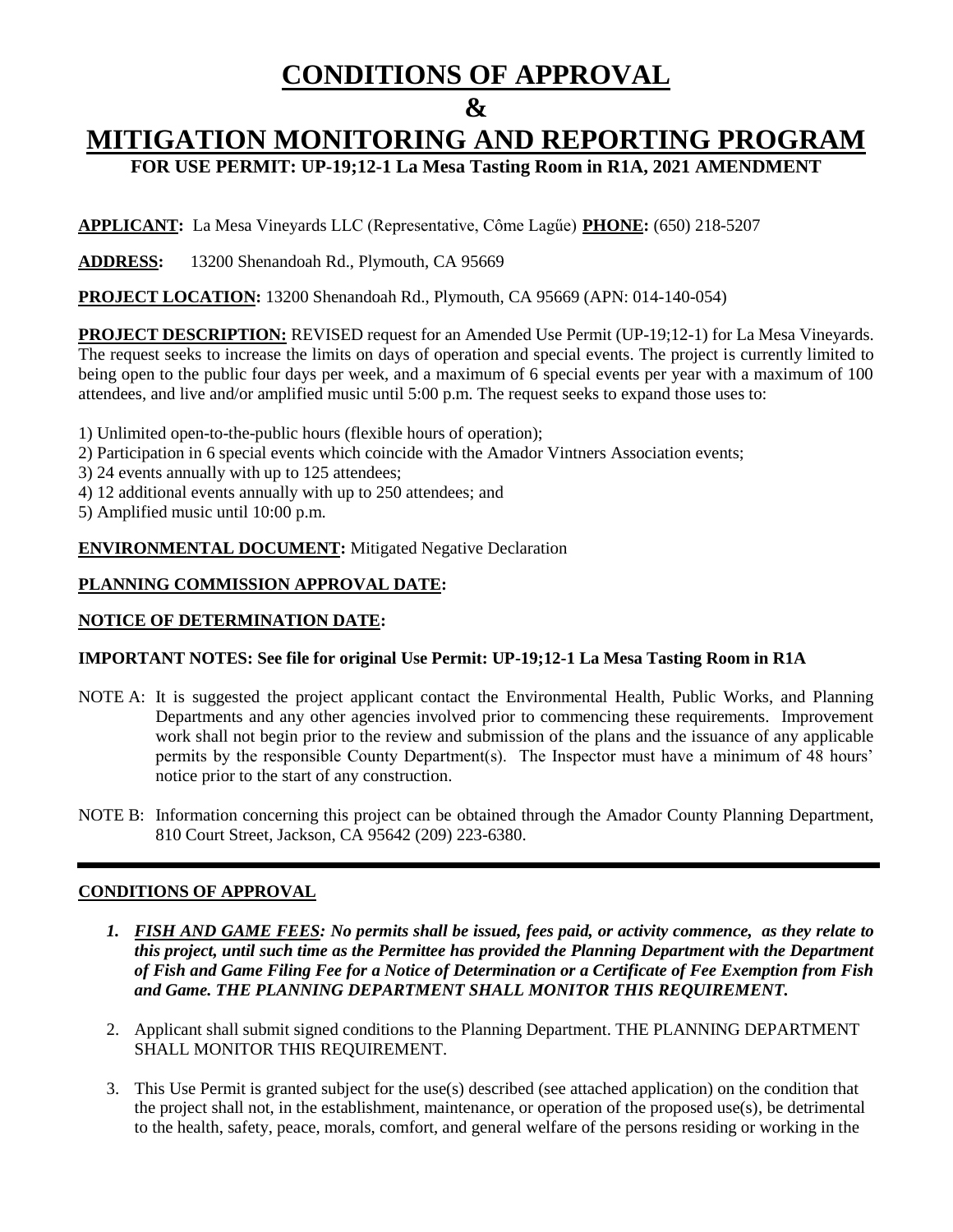neighborhood of such proposed use(s) or be detrimental or injurious to property and improvements in the neighborhood or be detrimental or injurious to property and improvements in the neighborhood or the general welfare of the County. THE PLANNING DEPARTMENT SHALL MONITOR THIS CONDITION.

- 4. The issuance of this Use Permit is expressly conditioned upon the permittee's compliance with all the provisions contained herein and if any of the provisions contained herein are violated, this Use Permit may be subject to revocation proceedings as set forth in Amador County Code. THE PLANNING DEPARTMENT SHALL MONITOR THIS REQUIREMENT.
- 5. Encroachments: Applicant must maintain a commercial driveway for the encroachment onto the property from Shenandoah Road. The permittee shall provide a copy of a valid encroachment permit for any and all access points onto any county right-of-way. The permittee shall not cause vehicle queuing onto Shenandoah Road. If traffic begins to queue near the intersection of the main entrance of the property from Shenandoah Rd., the Permittee shall deploy even staff to handle traffic as necessary to prevent queuing onto Shenandoah Rd. The proposed amendments to the Use Permit UP-19;12-1 La Mesa Vineyards will change the use of the facility to an Event Destination, Amador County Department of Transportation and Public Works should be consistent with its encroachment requirements and request modification to the existing encroachment off of Shenandoah Road to conform to Public Works Standard Plan PW-6, Commercial Driveway with Acceleration/Deceleration Control. THE TRANSPORTATION AND PUBLIC WORKS DEPARTMENT SHALL MONITOR THIS CONDITION.
- 6. Hours of Operation: The Tasting Room shall abide by the proposed business hours listed in the Use Permit application: Friday-Monday from 11:00 a.m. to 5:00 p.m. THE PLANNING DEPARTMENT SHALL MONITOR THIS REQUIREMENT.
- 6. Occupancy: The number of indoor guests at any one time shall be limited by the occupancy limit of the Tasting Room. Event guests will not exceed maximum occupancy of the building or outside grounds and events shall abide by the proposed conditions in the Use Permit application: up to 6 events per year with up to 100 guests) 6 special events which coincide with the Amador Vintners Association events, 24 events annually with up to 125 attendees, and 12 additional events annually with up to 250 attendees. THE BUILDING DEPARTMENT AND PLANNING DEPARTMENT SHALL MONITOR THIS CONDITION.
- 7. Alcohol License: The Property Owner shall maintain current licenses and certifications by the US Treasury's Alcohol and Tobacco Tax and Trade Bureau (TTB) and California Alcohol and Beverage Control (ABC) for operation of the tasting room. Use of the Tasting Room will not resume until all required licenses and certifications are obtained and active. THE PLANNING DEPARTMENT SHALL MONITOR THIS CONDITION.
- 8. Food Service: Food sales and service must comply with the requirements of the California Retail Food Code and the limitations of the terms of the Use Permit and zoning designation of the property. Food service for on-site consumption during events authorized by the Use Permit and zoning must be catered by a permitted individual or business independent of this Tasting Room. Other than events, food items for on-site consumption shall be limited to wine, prepackaged no potentially hazardous beverages, and crackers, or prepackaged foods stored and served from an approved refrigerated cold storage, certified through the Environmental Health Department. Other than events, food items for on-site consumption shall be limited to wine, prepackaged non-potentially hazardous beverages, and crackers. THE ENVIRONMENTAL HEALTH DEPARTMENT SHALL MONITOR THIS CONDITION.
- 9. Building Permits: The permittee shall acquire all necessary building permits for all facilities and any other related equipment. Construction and location shall consistent with any construction and location on submitted plans and as stated in the approved project description. THE PLANNING DEPARTMENT SHALL MONITOR THIS CONDITION IN CONJUNCTION WITH THE BUILDING DEPARTMENT.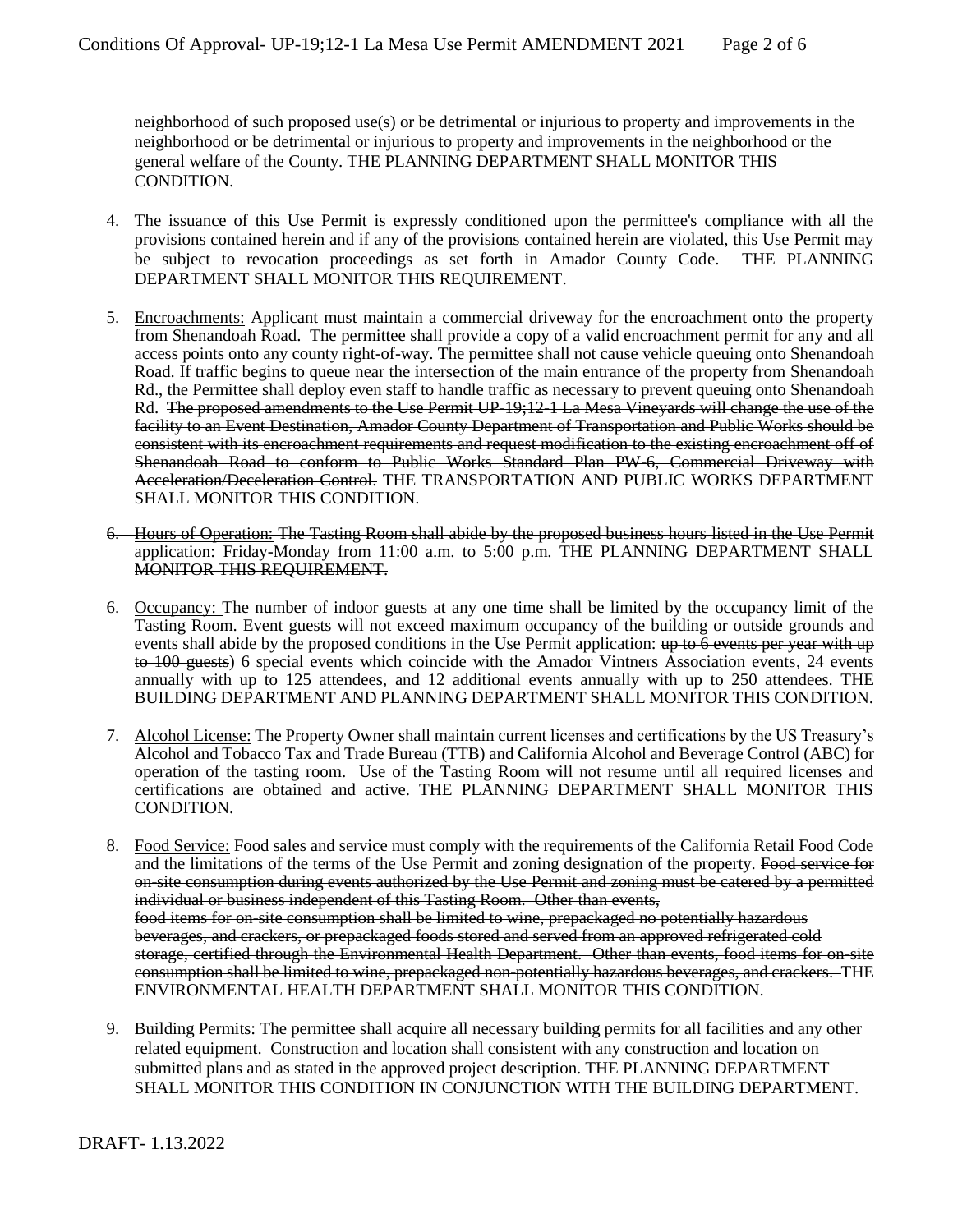- 10. Grading Permit: Site development shall include grading plans submitted to the Building Department for any earthmoving greater than 50 cubic yards possibly including the implementation of erosion control plans, and best management practices (BMPs) that prevent the discharge of sediment into nearby drainage channels and properties. Any grading will comply with Chapter 15.30 of the California Fire and Safety Code regarding road widths, turnarounds, turnouts, gates, and other applicable state and county codes regarding commercial occupancy. THE BUILDING DEPARTMENT SHALL MONITOR THIS CONDITION.
- 11. Air Quality Best Management Practices (BMPs): Permittee shall meet requirements that may be deemed necessary by the Air District based upon site conditions and operations. The project shall require that idling times for delivery vehicles be limited to a maximum of 5 minutes to reduce operational emissions of criteria pollutants per General Plan Mitigation Measure 4.3-2a. THE AMADOR AIR DISTRICT SHALL MONITOR THIS REQUIREMENT.
- 12. Water Supply: For the life of the use permit, the applicant must remain in compliance with the Domestic Water Supply Permit issued by the Water Resources Control Board Division of Drinking Water. THE ENVIRONMENTAL HEALTH DEPARTMENT SHALL MONITOR THIS CONDITION.
- 13. Waste Disposal: The applicant must ensure that the solid waste disposal service is sufficient to serve the intended use, to remain in compliance with County Code Section 7.24 regarding Solid Waste. THE WASTE MANAGEMENT DEPARTMENT SHALL MONITOR THIS CONDITION.
- 14. Special Status Species: In the event that any of the endangered, threatened, or special-status plant or animal species identified in the CEQA Initial Study for this project are discovered in the project area, all construction and ground-disturbing activity will be halted immediately. The property owner will then contact the US Department of Fish and Wildlife and Amador County Planning Department to establish additional mitigations according to industry-standard best management practices (BMPs) to mitigate for impacts to these species. These may include, but are not limited to, biological assessment studies, ground disturbance/pre-construction surveys for active nest-sites for migratory birds, conservation plans for affected species, and other various mitigation measures addressed on a case-by-case basis.

#### **MITIGATION MONITORING AND REPORTING PROGRAM**

- 15. Lighting (AES-1): Any lighting installations must be compliant with County regulations, and be conditioned to incorporate measures to reduce light and reflectance pursuant to Amador County General Plan Mitigation Measure 4.1-4. This includes measures to reduce light and reflectance including limitation of all installed lighting with this project to full-cutoff, fully-shielded fixtures directed downwards with color correlative temperature (CCT) less than or equal to 3000K. Motion sensors and automatic shutoffs shall be used to limit all lighting fixtures in use after facility is closed to the public or after 10:00 p.m., whichever is earlier. THE PLANNING DEPARTMENT AND BUILDING DEPARTMENT SHALL MONITOR THIS CONDITION.
- 16. Historic and Cultural Resources (CULTR-1) (CULTR-2): In the event the permittee encounters any historic, archaeological, paleontological, or tribal resource (such as chipped or ground stone, fossil-bearing rock, large quantities of shell, historic debris, building foundations, or human bone) during any construction undertaken to comply with these Use Permit conditions, permittee shall stop work immediately within a 100 ft. radius of the find and retain the services of a qualified professional for the purpose of recording, protecting, or curating the discovery as appropriate. The qualified professional shall be required to submit to the Planning Department a written report concerning the importance of the resource and the need to preserve the resource or otherwise reduce impacts of the project. The permittee shall notify the Amador County Planning Department of the find and provide proof to the Planning Department that any/all recommendations and requirements of the qualified professional have been complied with. Additionally in the case that human remains are discovered on site, the following steps must be taken in accordance with Amador County FEIR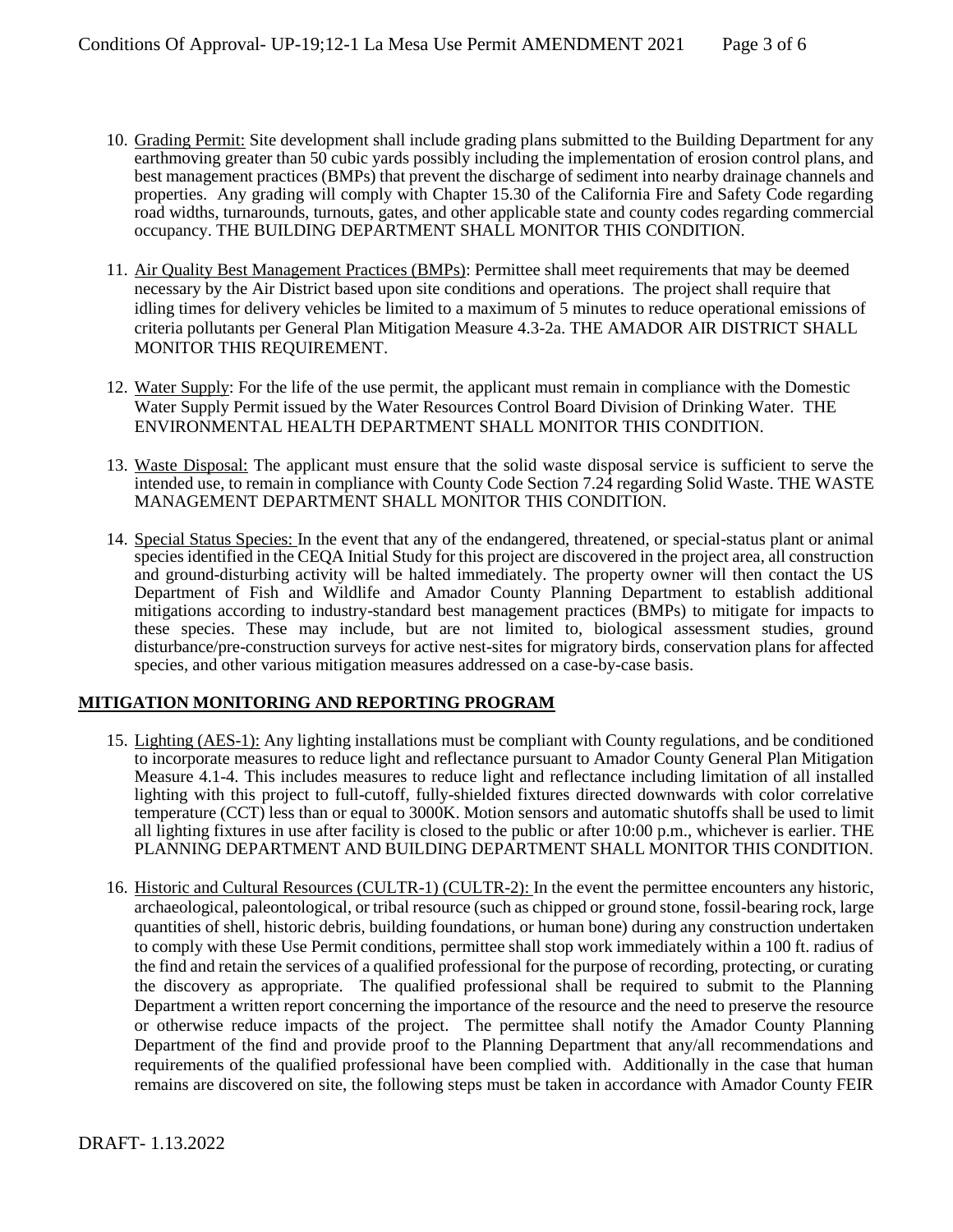Mitigation Measure 4.5-15 Cultural Resources, per Section 7050.5 of the California Health and Safety Code,. The Amador County coroner shall, within two working days:

- i. Determine if an investigation of cause of death is required;
- ii. Determine if the remains are most likely that of Native American origin, and if so suspected:, the coroner shall notify the California Native American Heritage Commission (NAHC) within 24 hours of making his or her determination.
- iii. The descendants of the deceased Native Americans shall make a recommendation to the operator/ permittee for the means of handling the remains and any associated grave goods as provided in Public Resources Code (PRC) Section 5097.98.
- iv. The NAHC shall immediately notify those persons it believes to be most likely descended from the deceased Native American.
- v. The descendants may, with the permission of the landowner or their representative, inspect the site of the discovered Native American remains and may recommend possible treatment or disposition within 24 hours of their notification.
- vi. Whenever the NAHC is unable to identify a descendent, or the descendent identified fails to make a recommendation, or the landowner or his or her authorized representative rejects the recommendation of the descendent and the mediation provided for in subdivision (k) of PRC Section 5097.94 fails to provide measures acceptable to the landowner, the landowner or his or her authorized representative shall reinter the human remains and items associated with Native American burials with appropriate dignity on the property in a location not subject to further subsurface disturbance.

#### THE PLANNING DEPARTMENT SHALL MONITOR THIS CONDITION.

- 17. Sewage Disposal (GEO-1): Prior to activation of the revised use permit, retain the services of a qualified professional (a registered professional engineer, registered environmental health specialist, or licensed engineering geologist experienced in on-site sewage disposal system design) to review the existing on-site wastewater treatment system that is to serve the project. This qualified professional shall evaluate existing and proposed wastewater flows and assess the current condition of the system. He or she shall then either: 1) Certify that the existing onsite wastewater treatment system may be expected to provide acceptable service for the proposed use, or 2) specify any modification, expansion, replacement or treatment that would be needed for such certification to be possible. The certification may include recommendations for provision of chemical toilets to accommodate peak events. THE AMADOR COUNTY ENVIRONMENTAL HEALTH DEPARTMENT SHALL MONITOR THIS CONDITION.
- 18. Hazardous Materials Upset and Release (HAZ-1): Prior to activation of the use permit, the applicant shall provide documentation to the Amador County Environmental Health Department that the site is in full compliance with the requirements of the Unified Program regarding hazardous materials business plan requirements, hazardous waste generation, treatment or storage, aboveground petroleum storage, and underground tanks. If a hazardous materials business plan is required, the emergency response portion shall include a plan for the evacuation of visitors in the event of a hazardous materials incident. The applicant shall substantially comply with all requirements of the Unified Program throughout the life of the Use Permit. THE ENVIRONMENTAL HEALTH DEPARTMENT SHALL MONITOR THIS CONDITION.
- 19. Noise (construction) (NOI-1): Per GPMM 4.11, all construction equipment shall be properly maintained per manufacturers' specifications and fitted with the best available noise suppression devices (e.g., mufflers, silencers, wraps); all impact tools will be shrouded or shielded; and all intake and exhaust ports on power equipment will be muffled or shielded. All equipment employed during the project shall maintain appropriate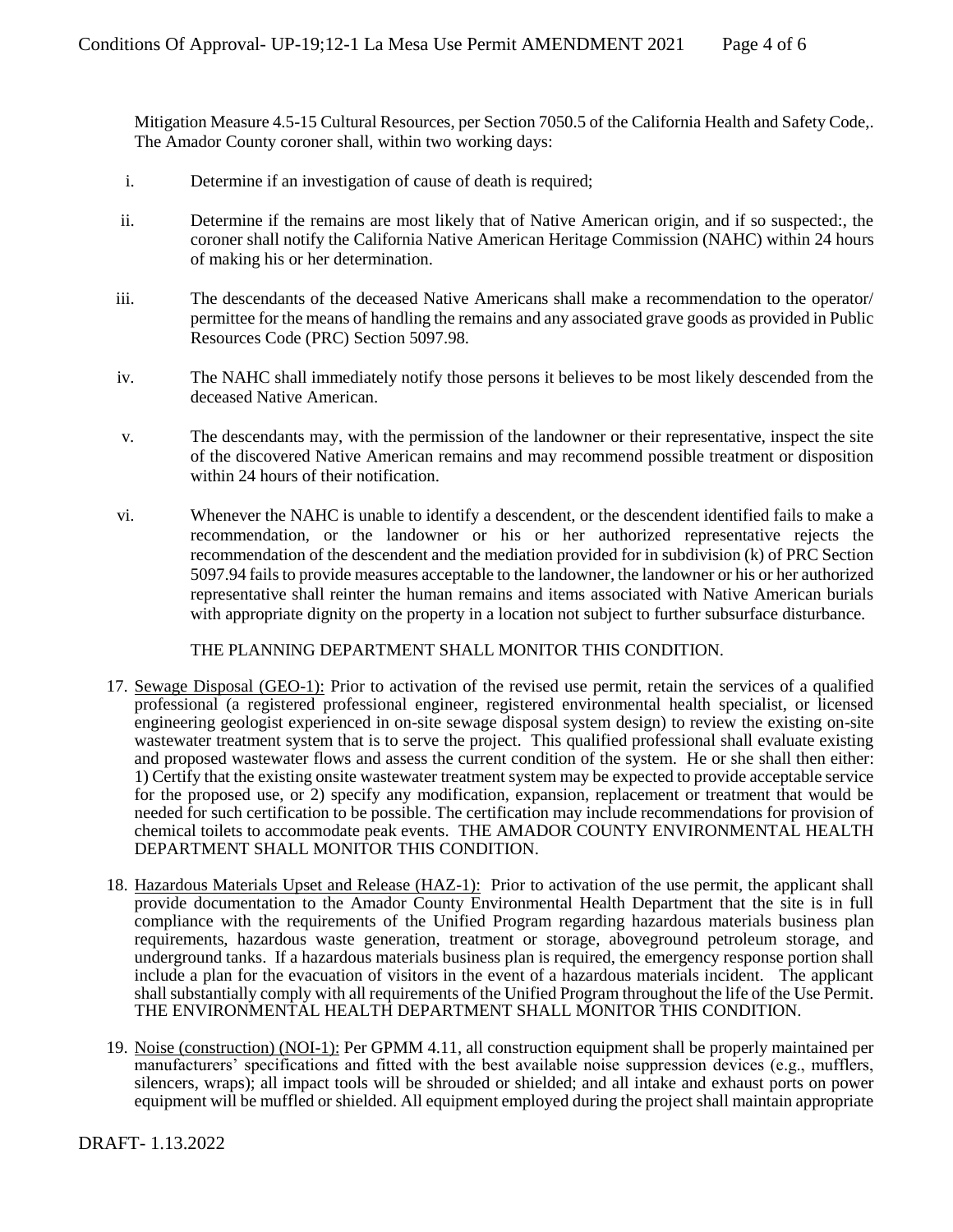setback distances from residences to reduce vibration levels below the recommended FTA and Caltrans guidelines of 80 VdB and 0.2 in/sec PPV, respectively when located within 500 feet and 300 feet of impact pile drivers, and within 70 feet and 45 feet of large bulldozers (and other heavy-duty construction equipment). Noise levels generated by the project shall not exceed 65 decibels at the nearest property line. THE PLANNING DEPARTMENT SHALL MONOTOR THIS CONDITION.

- 20. Noise (amplified music) (NOI-2): Consistent with County Code Section 19.24.045(D)(4b) and  $19.24.040(A)(27e)$ (viii), any indoor or outdoor amplified music will be shut off at or before 10:00 p.m. and also be limited to the hours of operation specified in the Use Permit. The applicant and all uses under the Use Permit must comply with County Code Section 9.44.010 Public Nuisance Noise and the Amador County General Plan Noise Element. Consistent with Table N-3 under the Amador County General Plan, exterior noise levels shall not exceed 60 dB at the property line. For the sake of measuring compliance under County Code Section 9.44.010, uses must be consistent with that of a residential use ordinance as determined by the R1A Zoning designation of the property. THE PLANNING DEPARTMENT SHALL MONITOR THIS CONDITION.
- 21. Fire Protection Services (PUB-1): To mitigate the impact on fire protection services, in accordance with Amador County Ordinance No. 1640 (County Code 17.14.020)4, the developer shall participate in the annexation to the County's Community Facilities District No. 2006-1 (Fire Protection Services), including execution of a "waiver and consent" to the expedited election procedure, the successful completion of a landowner-vote election authorizing an annual special tax for fire protection services, to be levied on the subject property by means of the County's secured property tax roll, and payment of the County's cost in conducting the procedure. THE AMADOR FIRE PROTECTION DISTRICT SHALL MONITOR THIS MITIGATION.
- 22. Access (TRA-1): The project applicant/permittee shall comply with Chapter 15.30 Fire and Life Safety Ordinance. This includes ensuring that no vehicles shall park on or along the driveway to the tasting room or otherwise impair access of traffic or emergency vehicles. THE BUILDING DEPARTMENT SHALL MONITOR THIS CONDITION.
- 23. Parking: The applicant shall ensure that no traffic associated with the tasting room or its operation shall park along Shenandoah Road. THE TRANSPORTATION AND PUBLIC WORKS SHALL MONITOR THIS CONDITION.
- 24. Overflow Parking: The applicant shall provide a minimum of 20 51 overflow parking spaces in addition to the proposed 20 32 permanent parking spaces. The permanent parking spaces shall have an all-weather, noncombustible surface. The area(s) utilized for overflow parking shall be maintained to mitigate for fire risk and dust through industry-standard best-management fire-safe and dust reduction practices, which may include, but are not limited to: mowing, watering dirt, applying gravel, paving, removing and clearing away all flammable vegetation and other combustible growth pursuant to Public Resources Code Section 4291(a), and other forms of maintenance. Single specimens of trees or other vegetation may be retained, provided they are well spaced, well pruned, and create a condition that avoids spread of fire to other vegetation or to a building or structure. THE PLANNING DEPARTMENT AND BUILDING DEPARTMENT SHALL MONITOR THIS CONDITION.
- 25. Conditional Use Permit Activities Monitoring and Reporting (CUM-1): Permittee shall, for as long as this Conditional Use Permit is active, monitor its conditionally permitting uses and report said monitoring results to the Planning Department. Specifically, by the 30th day of January following each calendar year during which conditionally permitted uses were undertaken, provide to the Planning Department a report containing the following information:
	- a. The number of and type of events conducted during the calendar year, and the date each event was conducted;
	- b. The number of guests attending each event;
	- c. Vehicular parking and traffic flow conditions observed during each event (i.e. adequacy of parking